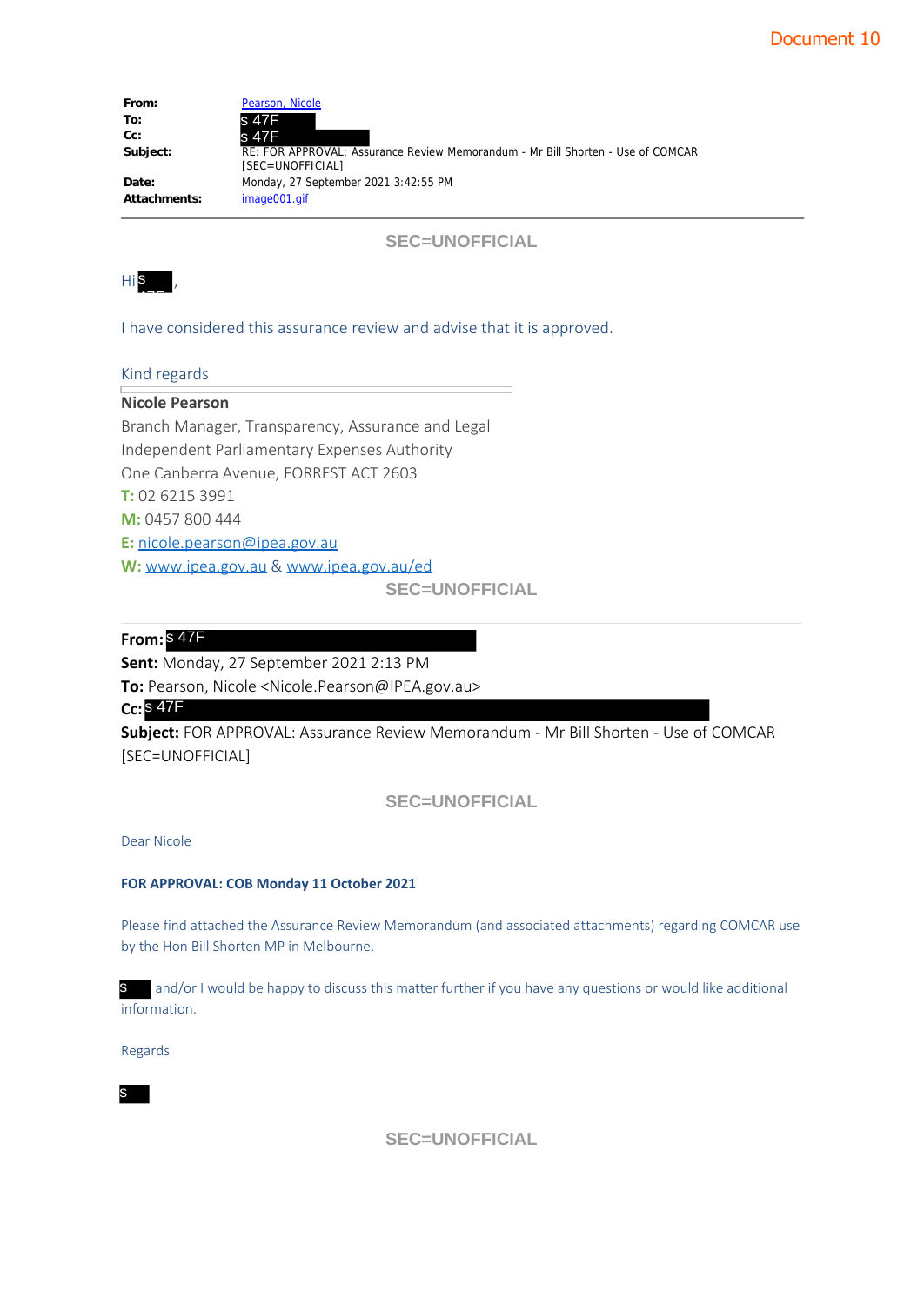



**Australian Government** 

**Independent Parliamentary Expenses Authority** 

# **ASSURANCE REVIEW MEMORANDUM - 2021/009**

The Hon Bill Shorten MP, Member for Maribyrnong, Victoria: use of COMCAR in Melbourne.

Date: 27 September 2021

To: **Nicole Pearson** Branch Manager, Transparency, Assurance & Legal

## **RECOMMENDATION**

It is recommended that you:

- 1. Note the contents of this assurance review, and
- 2. Accept the matter as closed with no further action required.

**NOTED & ACCEPTED AS CLOSED** 

**PLEASE DISCUSS** 

2021 Date: **Branch Manager name Branch Manager** Transparency, Assurance & Legal Branch

**Reviewed by:** 

 $\prime$ 

**Prepared by:** 

Date: 27 September 2021 s 47F

**Assistant Director, Audit & Assurance** Transparency, Assurance & Legal Branch



Date: 27 September 2021 s 47F

Director, Audit & Assurance Transparency, Assurance & Legal Branch

#### **SCOPE**

1. The scope of this Assurance Review is limited to Mr Shorten's use of COMCAR in Melbourne, Vic from 1 November 2019 to 30 June 2021 (the period).

> One Canberra Avenue, Forrest ACT 2603 · Telephone 02 6215 3000 Internet www.ipea.gov.au

## **OFFICIAL**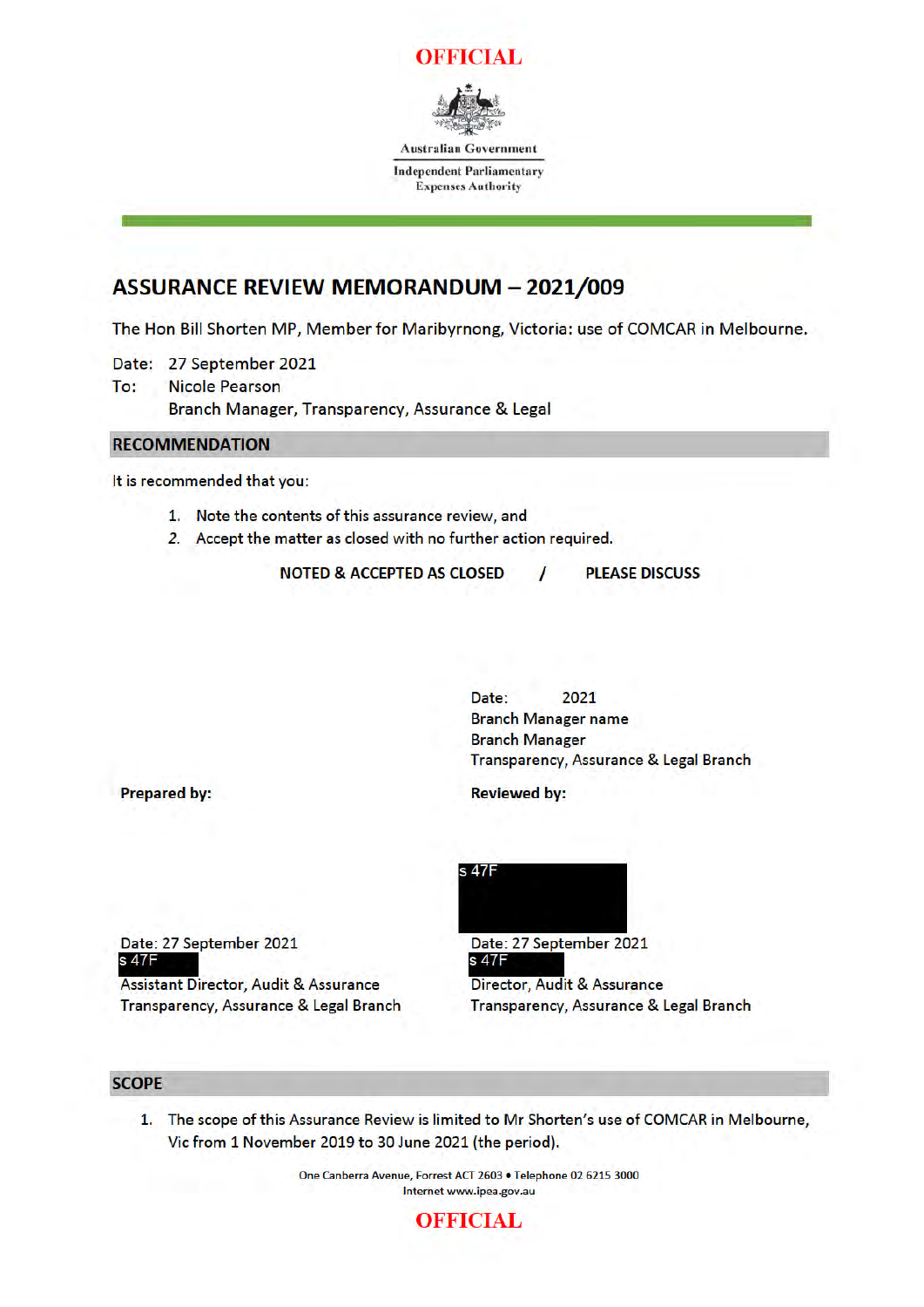# **OFFICIAL**

#### **PURPOSE**

2. This Assurance Review aims to determine whether Mr Shorten's use of COMCAR was in accordance with the limits and conditions imposed upon members' use of COMCAR within Australia. Specifically, the Assurance Review examines whether Mr Shorten has used COMCAR in circumstances where he could have reasonably have used his Commonwealth-provided private plated vehicle (PPV).

#### **BACKGROUND**

- 3. During standard scrutiny of parliamentarians' use of travel resources, IPEA noted Mr Shorten's regular use of COMCAR in Melbourne.
- 4. The Determination under which COMCAR is made available for the use of Members precludes use in circumstances where the Member could reasonably use their PPV.
- 5. 6. s 47F s 47F
- 7. In accordance with IPEA's protocol on dealing with misuse of parliamentary work expenses, on 1 March 2021 a Preliminary Assessment commenced into Mr Shorten's use of COMCAR in Melbourne from 1 September 2019 to 30 April 2021.

The Preliminary Assessment confirmed Mr Shorten's use of parliamentary business resources (COMCAR) and warranted an Assurance Review.

8. In accordance with IPEA's protocol on dealing with misuse of parliamentary work expenses, on 20 May 2021 IPEA commenced an Assurance Review into Mr Shorten's use of COMCAR within the scope and period of this review. During the course of the Assurance Review, IPEA noted Mr Shorten's ongoing pattern of COMCAR use, and the period of the review was extended to 30 June 2021.

#### **LEGISLATIVE FRAMEWORK**

- 9. *Parliamentary Business Resources Act 2017*, Part 3—Work expenses, allowances and other public resources, Division 2—Obligations in relation to the use of public resources, Sections 25, 26, 27 and 28.
- 10. *Parliamentary Business Resources (Commonwealth Transport) Determination 2017* Part 2— COMCAR, **9 Limits and conditions on members' use of COMCAR within Australia**
- 11. *Parliamentary Business Resources Regulations 2017,* Part 5, Division 3—Use of Commonwealth transport for security purposes

### **ANALYSIS**

**OFFICIAL**

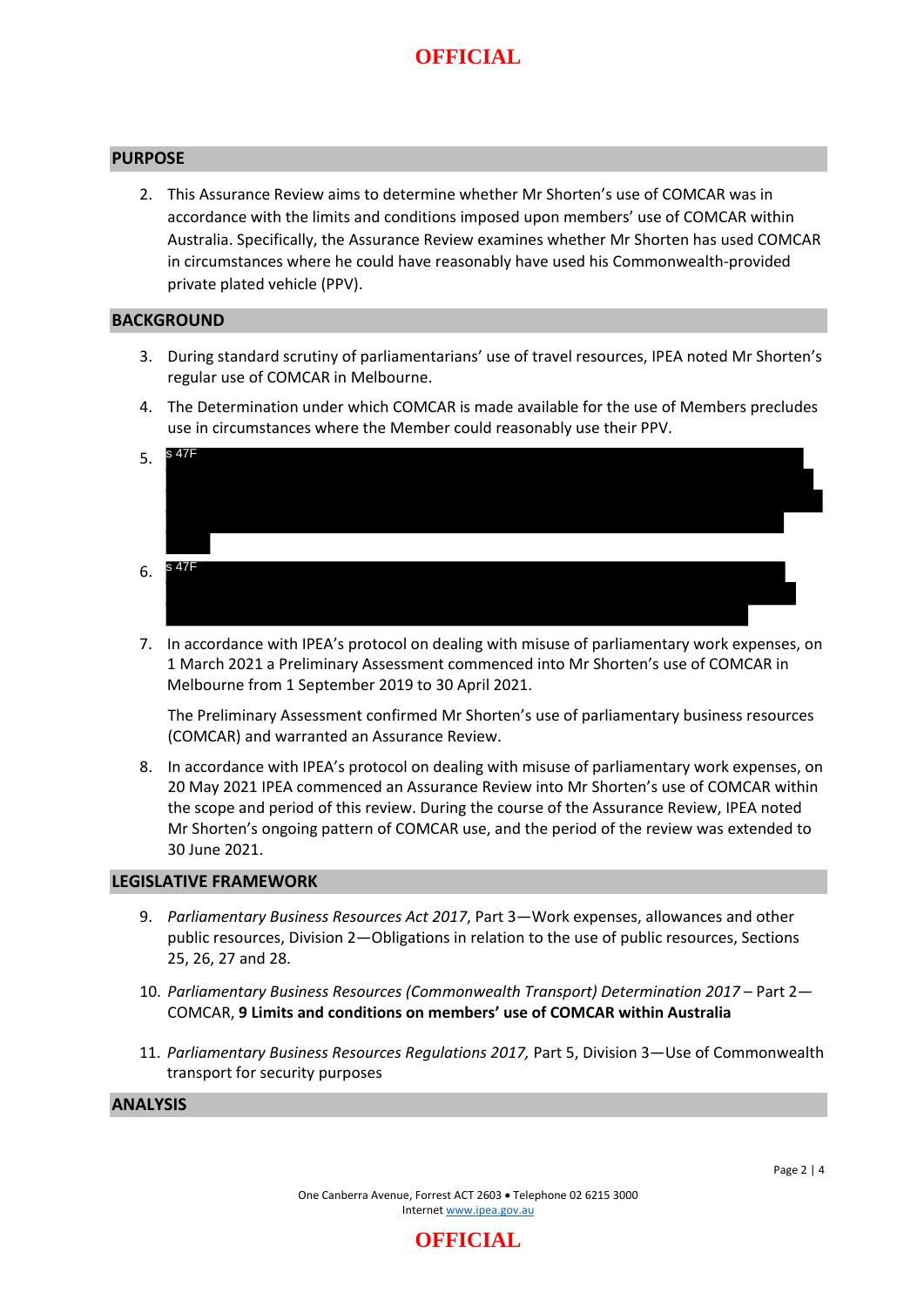# **OFFICIAL**

- 12. IPEA verified that Mr Shorten has a Commonwealth funded PPV, that was available for his use during the review period.
- 13. IPEA reviewed Mr Shorten's use of COMCAR in Melbourne for the period 1 September 2019 to 30 June 2021.
- 14. Mr Shorten's use of COMCAR to travel to and from the airport for the dominant purpose of parliamentary business is consistent with the legislative provisions. The data showed 113 occasions on which Mr Shorten had used COMCAR in and around Melbourne where, in the absence of further information, it may have been reasonable that he used his PPV.
- 15. On 23 August 2021, IPEA wrote to Mr Shorten, (**Attachment A)**.
- 16. Mr Shorten's Chief of Staff  $\frac{647F}{\sqrt{2}}$  ) responded on Mr Shorten's behalf, **(Attachment B)**.
- confirmed that the 113 instances of Mr Shorten's COMCAR usage in Melbourne and surrounding suburbs over the period were "undertaken in the course of (Mr Shorten) executing official duties or in his capacity as a member of parliament and a former Leader of the Opposition." s 47F
- 18. **18. PET 18. provided three main reasons to explain why it was unreasonable for Mr Shorten** to use his PPV for 107 trips under the circumstances:

| s 47F                                                    | provided three main reasons to explain why it was unreasonable for Mr Shorten                                                                                                                                                                                                                                                                                                                                                                                                                                 |
|----------------------------------------------------------|---------------------------------------------------------------------------------------------------------------------------------------------------------------------------------------------------------------------------------------------------------------------------------------------------------------------------------------------------------------------------------------------------------------------------------------------------------------------------------------------------------------|
|                                                          | to use his PPV for 107 trips under the circumstances:                                                                                                                                                                                                                                                                                                                                                                                                                                                         |
| s 47F                                                    |                                                                                                                                                                                                                                                                                                                                                                                                                                                                                                               |
| s 47F                                                    |                                                                                                                                                                                                                                                                                                                                                                                                                                                                                                               |
| <b>Timing</b>                                            |                                                                                                                                                                                                                                                                                                                                                                                                                                                                                                               |
| s 47F                                                    | advised that there were occasions Mr Shorten conducted parliamentary<br>business early in the morning or late at night, which raised security concerns due to Mr<br>Shorten's public recognition and profile. This made using his PPV unreasonable, as he<br>would have had to park it in a public spot, which raised security concerns.                                                                                                                                                                      |
|                                                          | Availability of parking                                                                                                                                                                                                                                                                                                                                                                                                                                                                                       |
| s 47F<br>complicated". S <sup>47</sup><br>circumstances. | explained that Mr Shorten's recognition and profile could make "parking a<br>plated vehicle up to a kilometre away and walking to a commitment (then back),<br>further explained that parking was not always readily available<br>in Melbourne's CBD or where Mr Shorten conducted parliamentary business. In light of<br>this, Mr Shorten had security concerns due to the distance of parking and the venues to<br>which he travelled, and assessed that it would not be reasonable to use his PPV in these |
| IPEA found that S47F                                     | provided sufficient information to justify that it was not<br>reasonable in each of these circumstances (107 trips) for Mr Shorten to use his PPV.                                                                                                                                                                                                                                                                                                                                                            |
| s 47F                                                    | identified six COMCAR trips for repayment indicating that, "while the                                                                                                                                                                                                                                                                                                                                                                                                                                         |

- provided sufficient information to justify that it was not reasonable in each of these circumstances (107 trips) for Mr Shorten to use his PPV. 19. IPEA found that S<sup>47F</sup>
- 20. **SATE** identified six COMCAR trips for repayment indicating that, "while the commitments were related to the MP's work, upon reflection the plated vehicle may have been a reasonable alternative".
- 21. IPEA asked COMCAR (Department of Finance) to raise an invoice totalling \$966.06 for the six COMCAR trips. It was sent to Mr Shorten on 8 September 2021. As Mr Shorten's use of COMCAR on these 6 occasions contravened section 28 of the Act, in that he incurred expenses

One Canberra Avenue, Forrest ACT 2603 • Telephone 02 6215 3000 Internet www.ipea.gov.au

Page 3 | 4

## **OFFICIAL**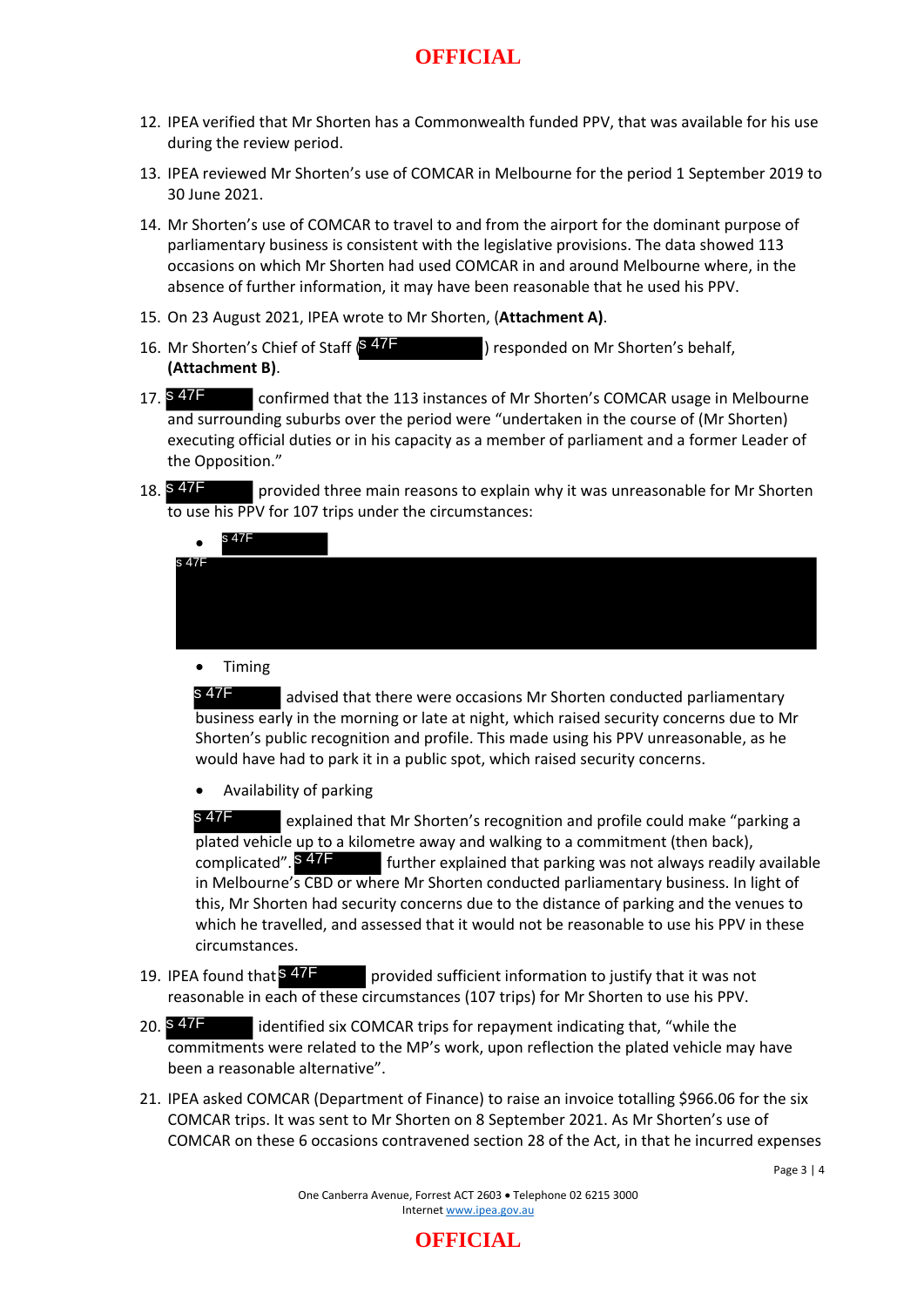## **OFFICIAL**

where the applicable conditions had not been met, a 25 per cent loading was subsequently applied in accordance with section 38 of the Act.

#### **CONCLUSION**

- 22. Based on the information provided to IPEA by  $\overline{\phantom{1}}^{\mathbf{S}}$  47F , on behalf of Mr Shorten, it appears that Mr Shorten's use of COMCAR within the scope of this Assurance Review is consistent with the legislative requirements, other than in relation to the six trips for which Mr Shorten was invoiced.
- 23. There is no basis to conclude that this matter requires further investigation.

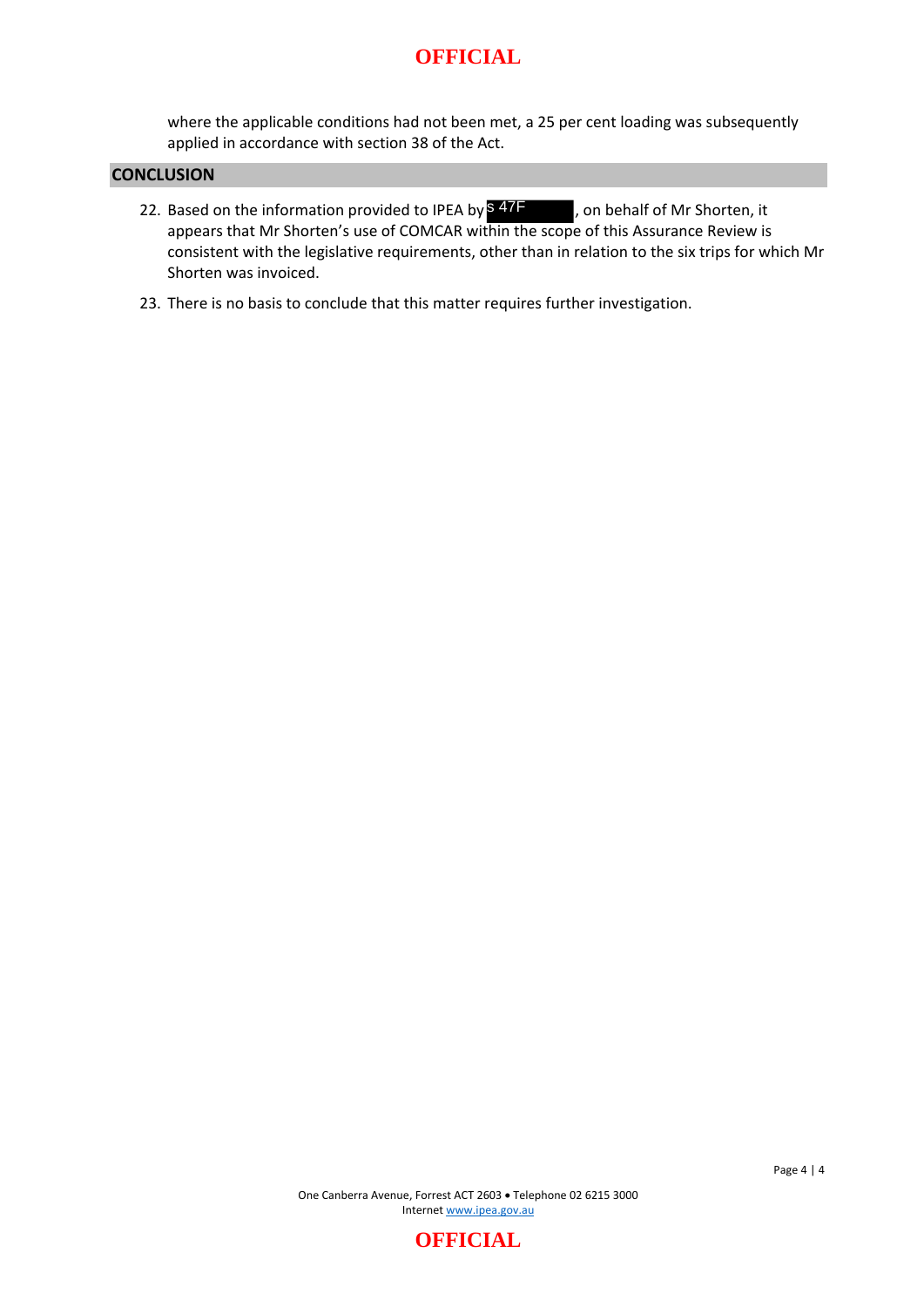From: To: **Subject:** Date: **Attachments:** 

s 47F Attachment B: Response from S 47 Tuesday, 31 August 2021 2:02:44 PM image001.png  $imaae002$ .pno image003.png image004.png

## Dear<sup>s 47</sup>F

RE: ASSURANCE REVIEW OF TRAVEL EXPENSES

Thank you for your email and time on the phone. Mr Shorten welcomes the opportunity to provide context to these itemised trips.

On the basis of my inquiries I can confirm in all cases the Shadow Minister's travel was undertaken in the course of executing official duties or in his capacity as a Member of Parliament and a former Leader of the Opposition.

And in all cases, except three detailed below, for the reasons provided below the member could not reasonably use the private plated vehicle in the circumstances.

In comparative terms to when Party Leader Mr Shorten's use of Comcar has significantly declined. However his public recognition and profile have not nor have related nuisances such as his harassment by obsessed individuals who target him at appearances.

This can make, for instance, parking a plated vehicle up to a kilometre away and walking to a commitment (and then back) complicated. Most interactions with strangers are positive, but there can be negative confrontations from a few.

A majority of the listed trips are CBD media appearances where parking, security and time for briefing are an issue - for instance his weekly recurring early morning Tuesday commitment at the Channel 9 CBD/Docklands studio.

(NB: Some return trips in your document have been listed as single line item  $-e.g.$  Travancore to Travancore - others as two line items.)

I have listed what commitments were, and for ease of reference provide this key for reason (and combination of reasons) which made use of plated vehicle impossible or not reasonable:

(S) Security (PM) Parking issues in Melb CBD (P) Parking issues generally (B) briefing (N/LN) Night / Late night (F/S) Fatigue/Safety (L) Logistics (i.e needing to make next appointment on time] Please find a detailed summary below which I hope assists.

100681 [Metro tunnel visit] (PM) (L) (S); 100682 & 100684 [Corporate Leaders address - CBD] (PM) (S) (LN) (F/S) (B); 101973 & 101974 [Israel Independence Function] (PM) (N) (S) (F/S); 104714 [NDIS visit – Docklands/CBD] (PM) (S) (B); 102555 [Disability Hospital visit – CBD] (PM) (S) (B); 102202 [NDIS events - Geelong] (P) (B) (S) (N) (L); 99301 & 99302 [Malthouse Theatre] (PM)  $(S)$  (LN)  $(F/S)$ ;

99491 [Lunch meeting] (PM) (S); 97423 & 97424 [Industrial meeting] (PM) (N) (S) (B); 91921 [Fairer NDIS For All action -CBD] (PM) (B) (L) (S); 86673 [Book Launch – St Kilda] (P) (B) (L) (S); 82057 [Meeting in CBD] (PM) (S);

70568 [Robodebt class action meeting CBD] (PM) (B) (S); 70645 [Robodebt podcast CBD] (PM) (B) (S); 58049 [Disability Accomodation meeting CBD] (PM) (S) (B); 50716 [John Cain State Funeral] (PM) (S) (L)

52447 & 52448 [Presentation CBD] (PM) (S) (B); 52176 & 52177 [Shadow Ministry CBD] (S) (B); 50785 [Quang Minh Tet Festival] (P) (S) (LN) (F/S); 48328 & 48330 [National Day of Bhutan Dinner] (S) (LN) (F/S);

48038 [Lunch meeting] (S) (L); 47654 & 47655 [107<sup>th</sup> Anniversary Luna Park] (S) (P) (L); 47653 [Ethnic Disability Alliance AGM] (S) (B); 46962 & 46963 [Wheeler Centre speech] (PM) (S) (F/S)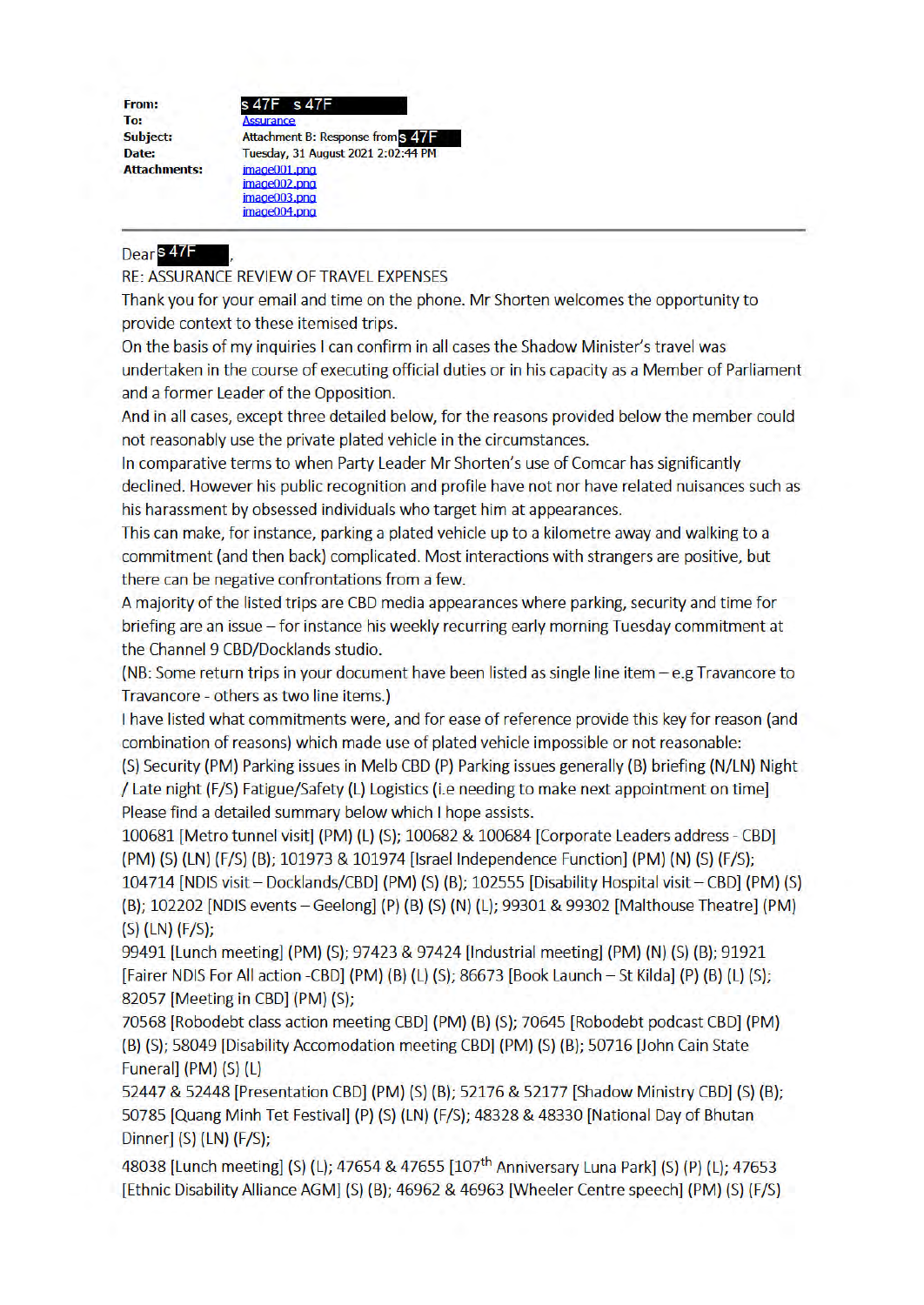$(B)$ :

41816 & 41817 [Speaking event] (S) (P) (N) (F/S); 41368 & 41369 [Marine Engineers event] (S) (P) (LN) (F/S); 41220 & 41222 [RSL Remembrance Day service] (P) (L) (B); 40225 & 40226 [Dinner meet Carlton] (S) (P) (N):

39921 & 39922 [AHA Board Luncheon] (S) (P) (L); 40010 & 40011 [Melbourne Cup] (P) (L) (S); 39707 & 39708 {Disability Summit CBD] (MP) (S) (B) (L)

## Round trips for CBD Media (S) (PM) (B) -

107622 & 107628, 104209, 99718, 101139, 100736, 99716, 99155, 95027, 88659, 86679, 86678, 86078, 86079, 85942, 85798, 85797, 85793, 85736, 85489, 74806, 75682, 79065, 80811, 80806, 81294

70646, 70792, 70793, 70839, 72315, 72306, 72464, 73198, 73714, 74552, 74669, 68988, 68020, 67944, , 66064, 64077, 63984, 63970, 63924, 63863, 63725, 63433, 63021, 61721, 57188 108297 [Robodebt judgment press conference]; 67796 [Melb Airport Media Event] (P) (S) (L) (B); 63919 [Melb Airport Media Event] (P) (S) (L) (B); 63404 [Showmen's media event] (P) (S) (L) (B) 49632 & 49633 [Press Conference with Leader CBD] (P) (S) (B)

In relation to cancellations - 99492 & 48143: the meeting ran overtime so the Member made his own way home; 66063 - comcar late for appointment so cancelled.

In relation to these return trips for three commitments - 104488 & 104490; 87622 & 87623; 42104 & 42192 - while the commitments related to the MP's work, upon reflection the plated vehicle may have been a reasonable alternative, and so please invoice us for those six trips. Let me know if I can be of further assistance.

**Yours sincerely** 



## Chief of Staff to the Hon. Bill Shorten MP

Shadow Minister for the National Disability Insurance Scheme **Shadow Minister for Government Services** 

**Federal Member for Maribyrnong** 

Mobile: S 47F



www.billshorten.com.au

## Be careful with this message

External email. Do not click links or open attachments unless you recognise the sender and know the content is safe.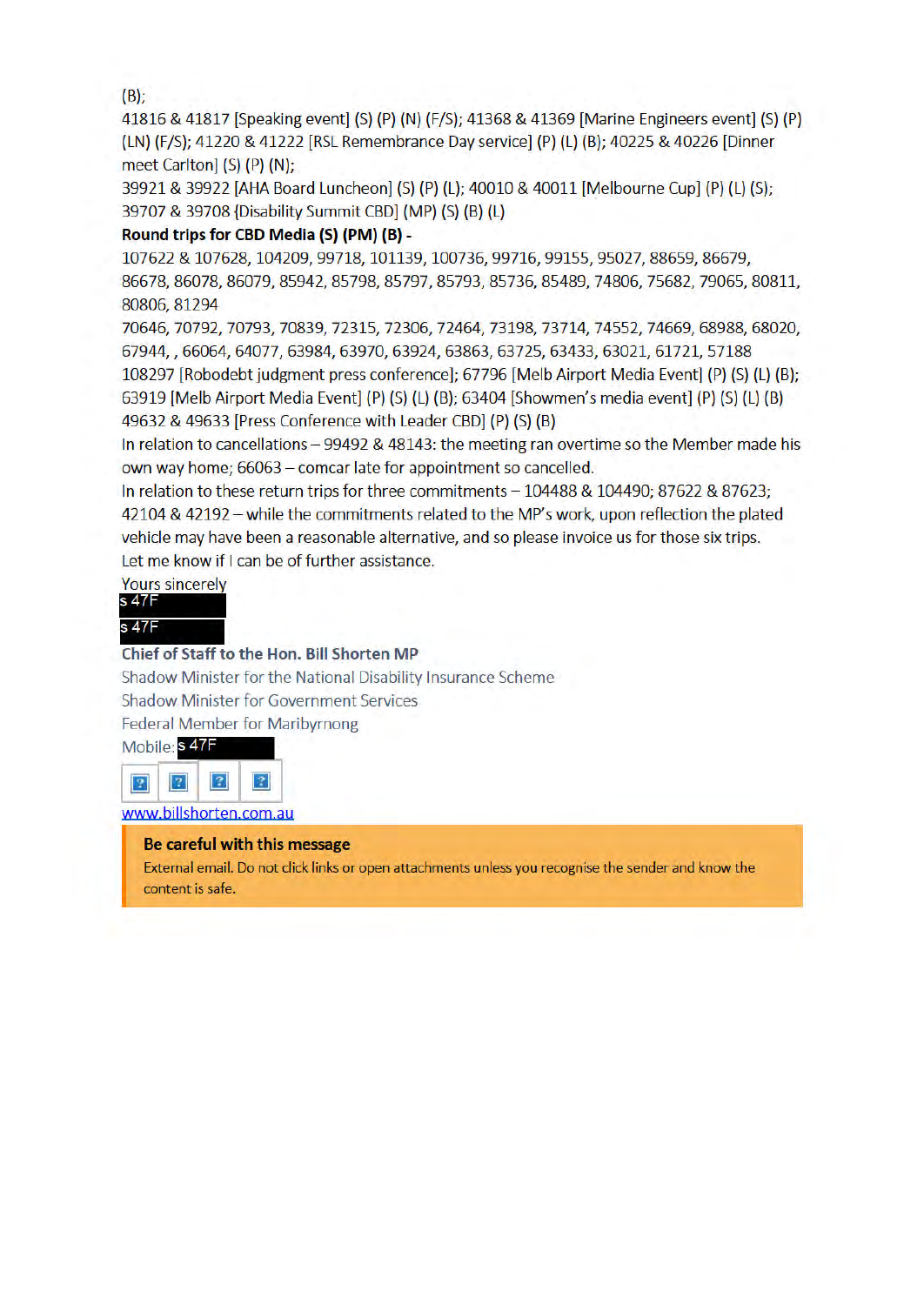| From:        | <b>Assurance</b>                                                               |
|--------------|--------------------------------------------------------------------------------|
| To:          | Bill.Shorten.MP@aph.gov.au                                                     |
| Cc:          | : Assurance<br>s 47F = 11                                                      |
| Subject:     | Attachment A: IPEA - Assurance Review - the Hon Bill Shorten MP [SEC=OFFICIAL] |
| Date:        | Monday, 23 August 2021 5:54:21 PM                                              |
| Attachments: | Assurance Review - the Hon Bill Shorten MP - 23 August 2021.pdf                |
|              | Attachment A - the Hon Bill Shorten MP - COMCAR usage.pdf                      |
|              | image001.gif                                                                   |

**SEC=OFFICIAL**

Dear Mr Shorten

Please find **attached** correspondence from the Independent Parliamentary Expenses Authority in relation to travel that you have undertaken.

Should you wish to discuss this matter, please do not hesitate to contact me on the details below.

Sincerely

## s 47F

Acting Director, Audit & Assurance Independent Parliamentary Expenses Authority One Canberra Avenue, FORREST ACT 2603 **T:** 02 6215 3000 **W:** www.ipea.gov.au

**SEC=OFFICIAL**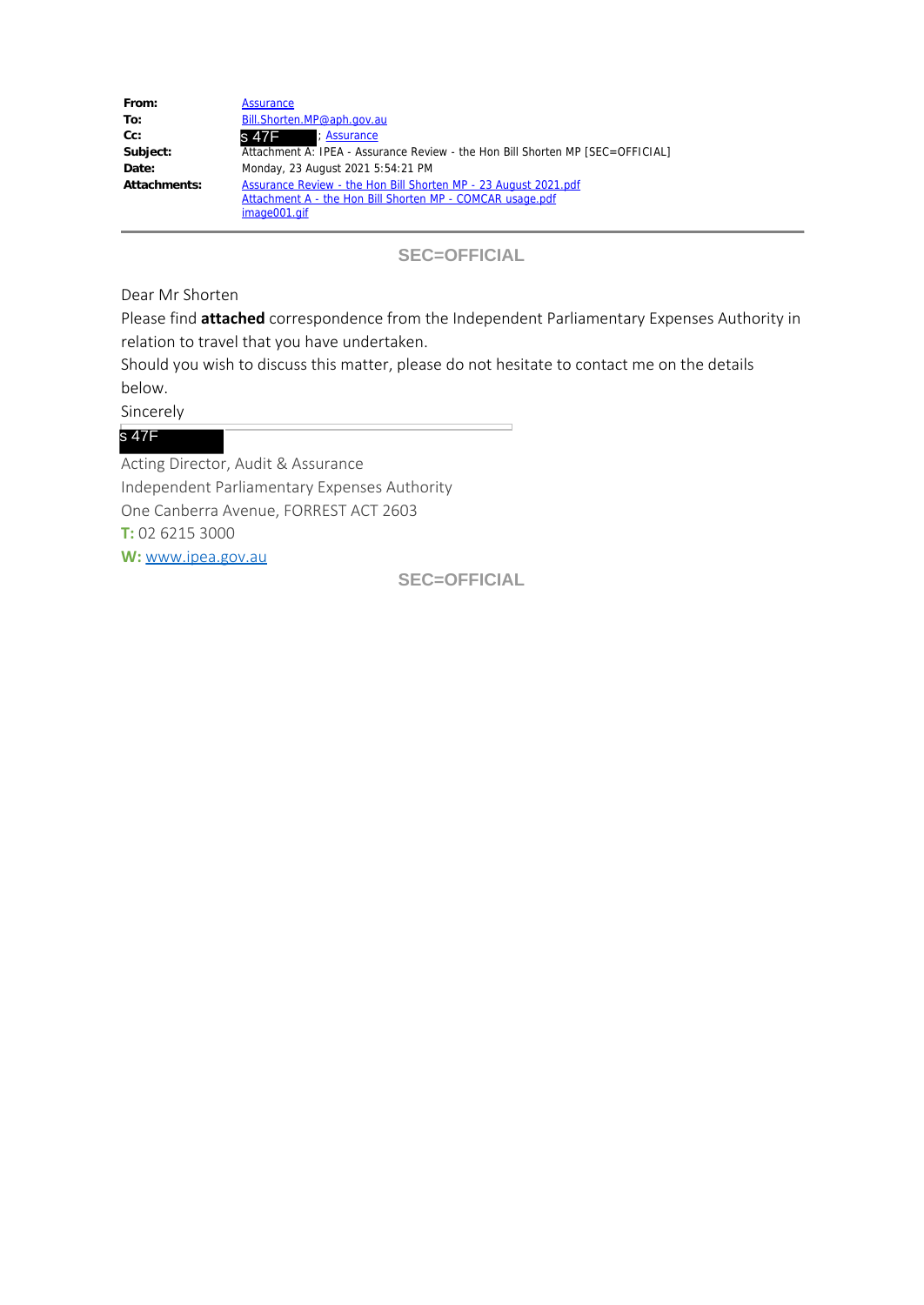## **OFFICIAL: Sensitive**



**Australian Government** 

**Independent Parliamentary Expenses Authority** 

23 August 2021 The Hon Bill Shorten MP Shadow Minister for the National Disability Insurance Scheme Shadow Minister for Government Services Member for Maribyrnong PO Box 214 MOONEE PONDS VIC 3039

Email: bill.shorten.mp@aph.gov.au

Dear Mr Shorten

#### **Assurance Review of travel expenses**

The Independent Parliamentary Expenses Authority (IPEA) has responsibility under the *Independent Parliamentary Expenses Authority Act 2017* (IPEA Act) to review work expenses accessed by parliamentarians.

IPEA is undertaking an Assurance Review of Commonwealth-funded travel related to your access of COMCAR services within Melbourne (other than travel to and from the airport) from 1 November 2019 to 30 June 2021 (the relevant period).

I draw your attention to the *Parliamentary Business Resources (Commonwealth Transport) Determination 2017* which at section 9 provides:

#### **Limits and conditions on members' use of COMCAR within Australia**

*When other car transport is reasonably available* 

 (1) COMCAR is not available for the purposes of subsection 8(2) of the Regulations if the member could reasonably use the member's private plated vehicle in the circumstances, assuming the member had a private plated vehicle.

I note that you have been provided with a private-plated vehicle throughout the relevant period.

At **Attachment A** are details of your use of COMCAR in Melbourne (other than to and from the airport) within the relevant period. To assist in our review, we ask that, to the extent possible, you describe the nature of your parliamentary business and indicate why it was not reasonable, in each of the circumstances, to use your private-plated vehicle. Included in the data are references to three occasions on which bookings were made and subsequently cancelled, incurring cancellation fees. Your comments are also sought in relation to these cancellations.

One Canberra Avenue, Forrest ACT 2603 • Telephone 02 6215 3000

Internet www.ipea.gov.au

## **OFFICIAL: Sensitive**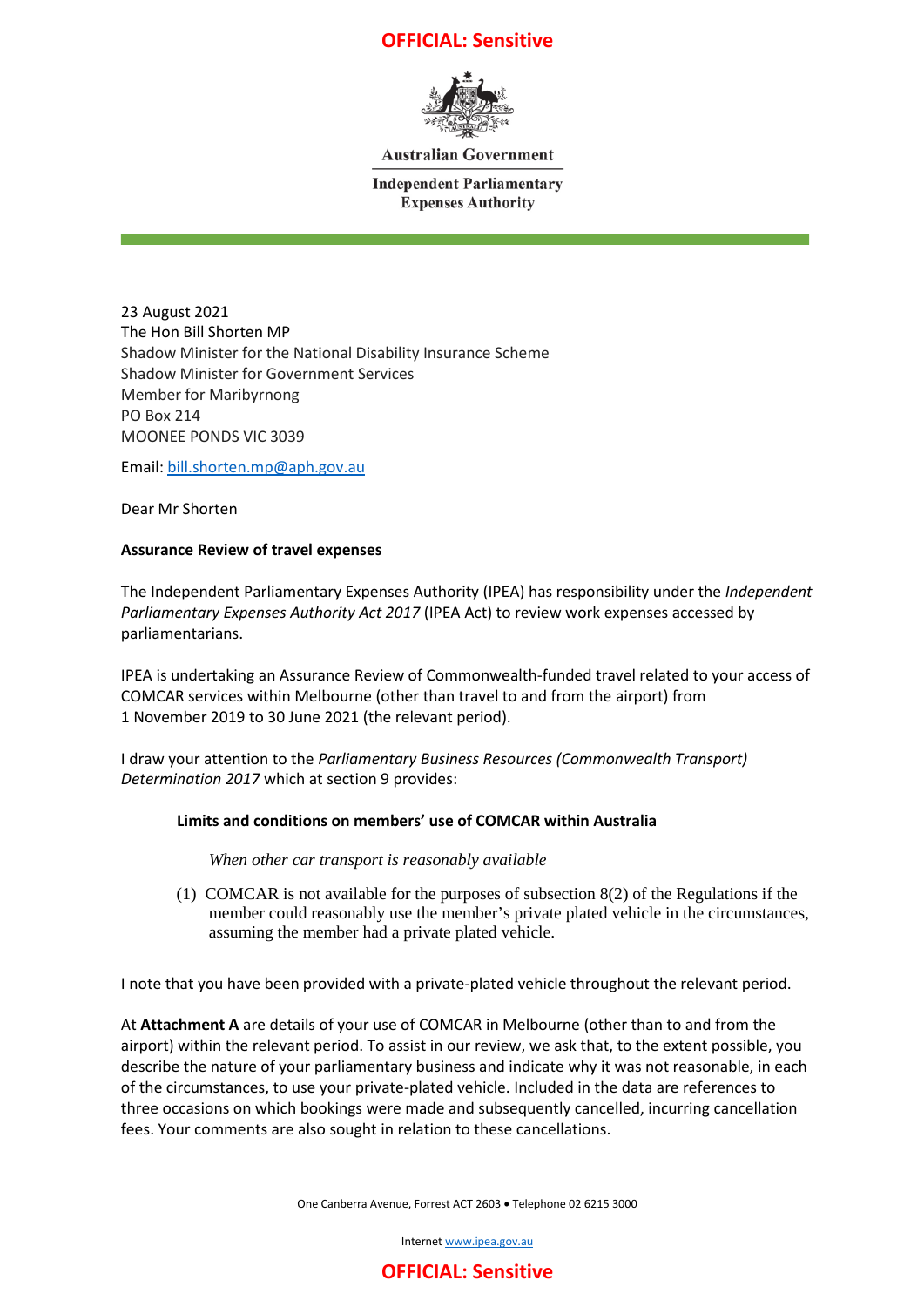## **OFFICIAL: Sensitive**

Please provide a written response via email to assurance@ipea.gov.au by close of business on 6 September 2021, or advise us prior to the date if you need more time to respond.

Should you wish to discuss this matter, please contact me on 02 6215 3000.

**Yours sincerely** 



s 47F

A/g Director Audit & Assurance

One Canberra Avenue, Forrest ACT 2603 . Telephone 02 6215 3000

Internet www.ipea.gov.au

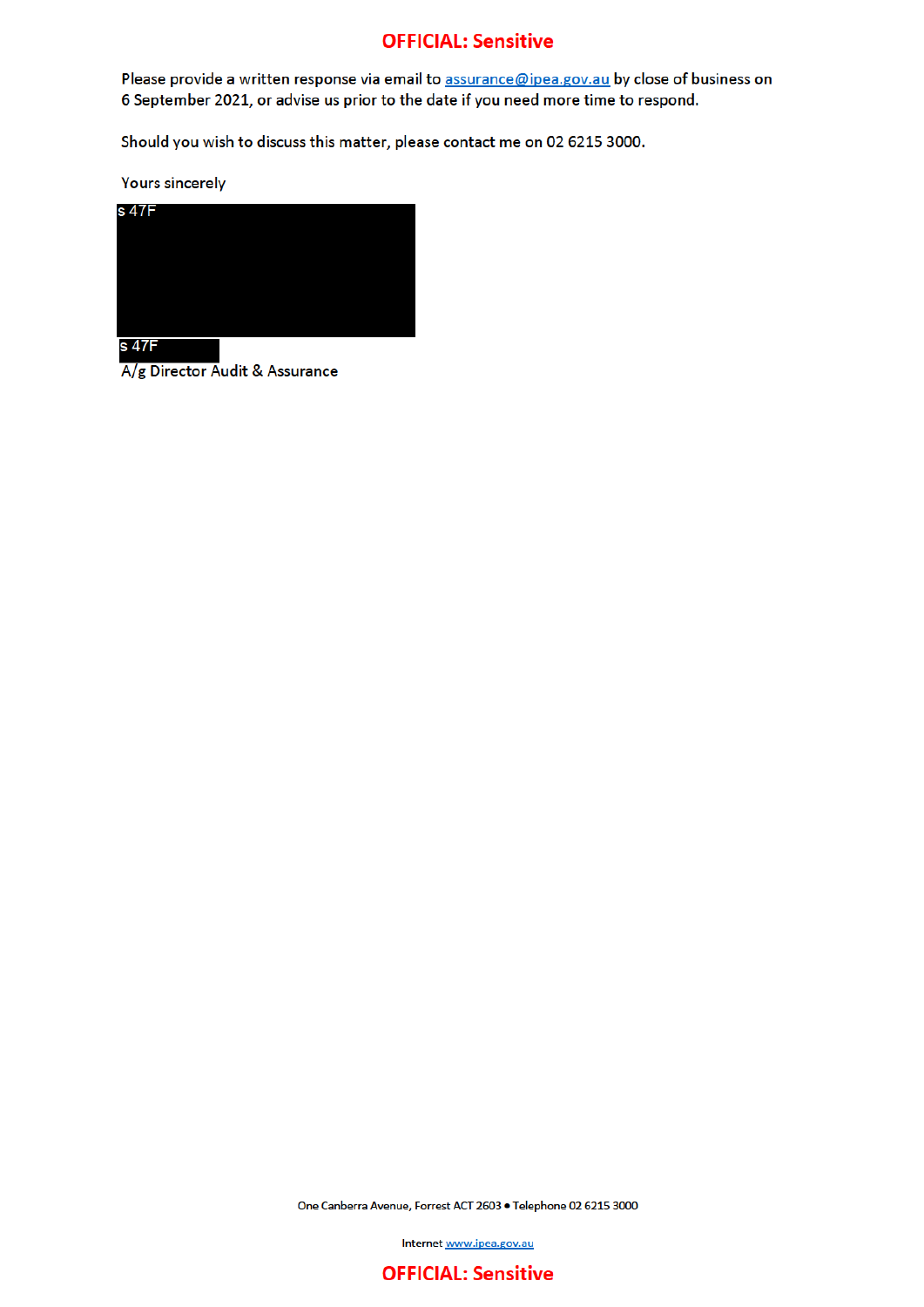| Ref # | Date       | <b>Departure</b><br><b>Time</b> | <b>Departure Location</b> | <b>Arrival</b><br><b>Time</b> | <b>Arrival Location</b> | <b>Amount</b><br>(GST<br><b>Exclusive)</b> | <b>Notes</b> | <b>Your Comments</b> |
|-------|------------|---------------------------------|---------------------------|-------------------------------|-------------------------|--------------------------------------------|--------------|----------------------|
| 39707 | 1/11/2019  | 9:10 AM                         | Moonee Ponds              | 9:45 AM                       | Melbourne               | \$68.60                                    |              |                      |
| 39708 | 1/11/2019  | 4:00 PM                         | Melbourne                 | 6:09 PM                       | Moonee Ponds            | \$246.96                                   |              |                      |
| 39921 | 4/11/2019  | 11:45 AM                        | Moonee Ponds              | 12:49 PM                      | South Yarra             | \$125.44                                   |              |                      |
| 39922 | 4/11/2019  | 4:15 PM                         | South Yarra               | 5:34 PM                       | Moonee Ponds            | \$154.84                                   |              |                      |
| 40010 | 5/11/2019  | 11:00 AM                        | Moonee Ponds              | 12:52 PM                      | Flemington              | \$244.52                                   |              |                      |
| 40011 | 5/11/2019  | 6:30 PM                         | Flemington                | 7:05 PM                       | Moonee Ponds            | \$142.60                                   |              |                      |
| 40225 | 6/11/2019  | 5:55 PM                         | Moonee Ponds              | 6:15 PM                       | Carlton                 | \$58.80                                    |              |                      |
| 40226 | 6/11/2019  | 8:30 PM                         | Carlton                   | 9:00 PM                       | Moonee Ponds            | \$58.80                                    |              |                      |
| 41220 | 10/11/2019 | 12:00 PM                        | Moonee Ponds              | 12:51 PM                      | Springvale              | \$122.13                                   |              |                      |
| 41221 | 10/11/2019 | 2:17 PM                         | Springvale                | 3:17 PM                       | Moonee Ponds            | \$122.13                                   |              |                      |
| 41368 | 12/11/2019 | 6:00 PM                         | Moonee Ponds              | 7:01 PM                       | Glen Waverley           | \$124.09                                   |              |                      |
| 41369 | 12/11/2019 | 9:00 PM                         | Glen Waverley             | 9:56 PM                       | Moonee Ponds            | \$114.29                                   |              |                      |
| 41816 | 14/11/2019 | 5:50 PM                         | Moonee Ponds              | 6:32 PM                       | North Melbourne         | \$82.32                                    |              |                      |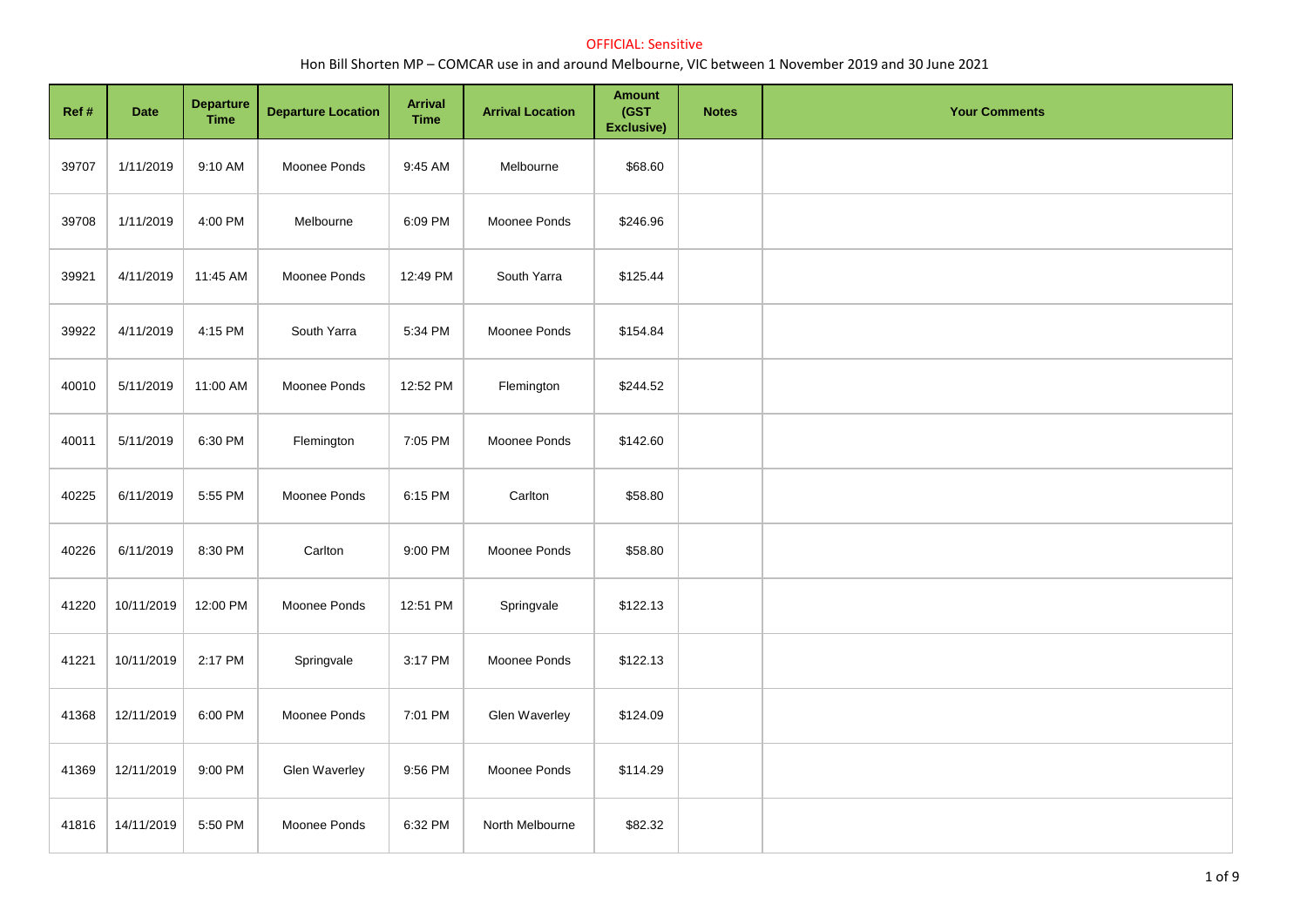| Ref # | Date       | <b>Departure</b><br><b>Time</b> | <b>Departure Location</b> | Arrival<br><b>Time</b> | <b>Arrival Location</b> | <b>Amount</b><br>(GST<br>Exclusive) | <b>Notes</b>                | <b>Your Comments</b> |
|-------|------------|---------------------------------|---------------------------|------------------------|-------------------------|-------------------------------------|-----------------------------|----------------------|
| 41817 | 14/11/2019 | 7:30 PM                         | North Melbourne           | 8:32 PM                | Moonee Ponds            | \$121.52                            |                             |                      |
| 42104 | 15/11/2019 | 9:45 AM                         | Moonee Ponds              | 12:07 PM               | Richmond                | \$278.32                            |                             |                      |
| 42192 | 15/11/2019 | 2:00 PM                         | Richmond                  | 3:19 PM                | Moonee Ponds            | \$154.84                            |                             |                      |
| 46962 | 4/12/2019  | 5:45 PM                         | Moonee Ponds              | 6:44 PM                | Melbourne               | \$115.64                            |                             |                      |
| 46963 | 4/12/2019  | 8:24 PM                         | Melbourne                 | 8:46 PM                | Moonee Ponds            | \$58.80                             |                             |                      |
| 47653 | 10/12/2019 | 10:00 AM                        | Moonee Ponds              | 12:09 PM               | Moonee Ponds            | \$261.90                            |                             |                      |
| 47654 | 10/12/2019 | 5:30 PM                         | Moonee Ponds              | 6:42 PM                | St Kilda                | \$145.65                            |                             |                      |
| 47655 | 10/12/2019 | 8:00 PM                         | St Kilda                  | 9:14 PM                | Moonee Ponds            | \$174.57                            |                             |                      |
| 48038 | 13/12/2019 | 3:00 PM                         | Melbourne                 | 4:00 PM                | Moonee Ponds            | \$117.60                            |                             |                      |
| 48143 | 16/12/2019 | 2:30 PM                         | Melbourne                 | 2:30 PM                | Moonee Ponds            | \$58.80                             | Cancellation<br>Fee Applied |                      |
| 48328 | 18/12/2019 | 6:30 PM                         | Moonee Ponds              | 7:08 PM                | <b>Brunswick West</b>   | \$74.48                             |                             |                      |
| 48330 | 18/12/2019 | 8:45 PM                         | <b>Brunswick West</b>     | 9:11 PM                | Moonee Ponds            | \$58.80                             |                             |                      |
| 49632 | 15/01/2020 | 9:15 AM                         | Moonee Ponds              | 10:08 AM               | East Melbourne          | \$103.88                            |                             |                      |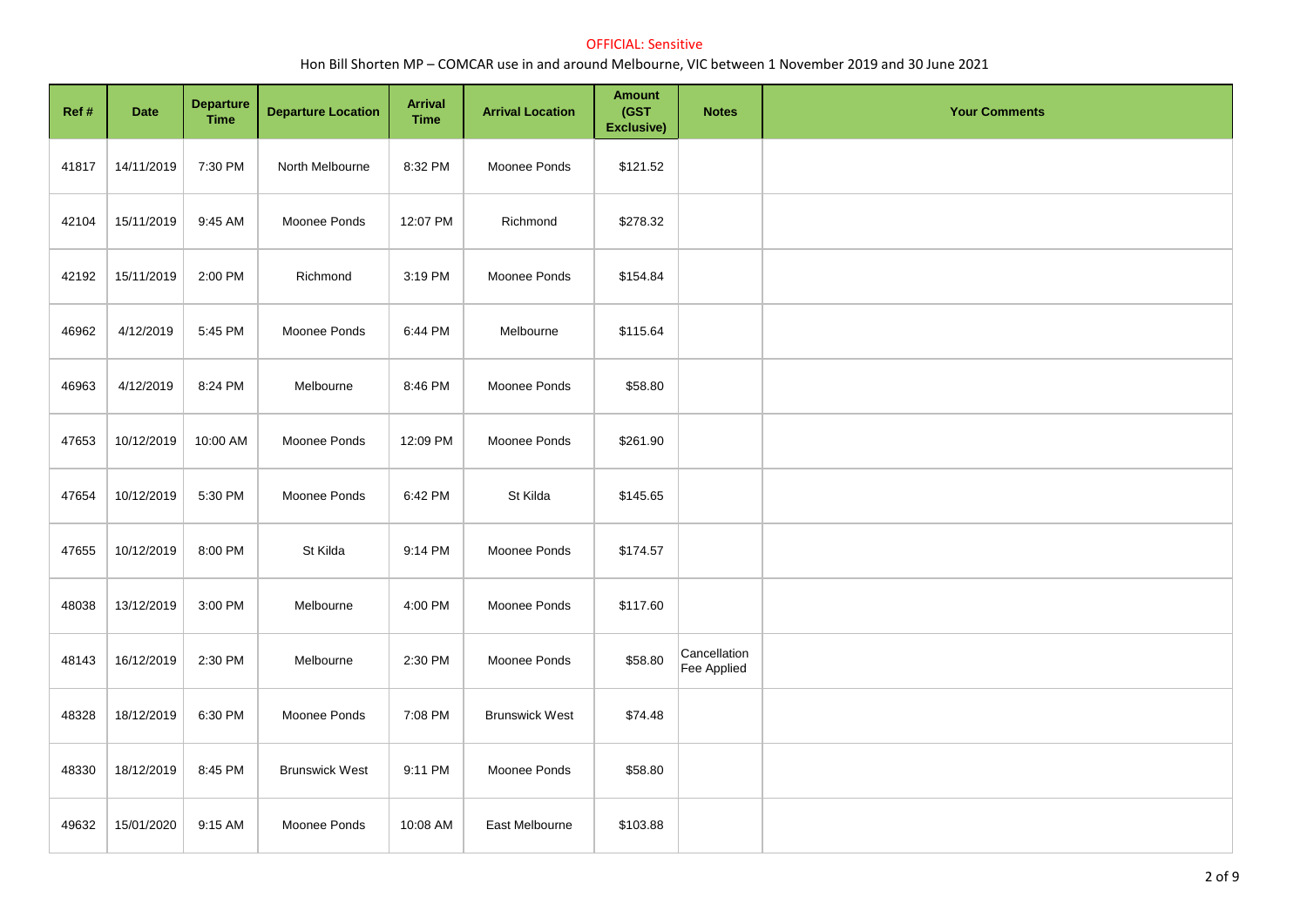| Ref # | Date       | <b>Departure</b><br><b>Time</b> | <b>Departure Location</b> | <b>Arrival</b><br><b>Time</b> | <b>Arrival Location</b> | <b>Amount</b><br>(GST<br>Exclusive) | <b>Notes</b> | <b>Your Comments</b> |
|-------|------------|---------------------------------|---------------------------|-------------------------------|-------------------------|-------------------------------------|--------------|----------------------|
| 49633 | 15/01/2020 | 11:01 AM                        | East Melbourne            | 11:27 AM                      | Moonee Ponds            | \$58.80                             |              |                      |
| 50785 | 24/01/2020 | 7:30 PM                         | Travancore                | 9:43 PM                       | Travancore              | \$260.68                            |              |                      |
| 52176 | 29/01/2020 | 10:07 AM                        | Travancore                | 10:40 AM                      | East Melbourne          | \$64.68                             |              |                      |
| 52177 | 29/01/2020 | 12:00 PM                        | East Melbourne            | 1:54 PM                       | Travancore              | \$223.44                            |              |                      |
| 52447 | 30/01/2020 | 3:30 PM                         | Travancore                | 3:48 PM                       | Melbourne               | \$58.80                             |              |                      |
| 52448 | 30/01/2020 | 6:00 PM                         | Melbourne                 | 6:23 PM                       | Travancore              | \$58.80                             |              |                      |
| 50716 | 3/02/2020  | 10:00 AM                        | Travancore                | 12:24 PM                      | Travancore              | \$291.30                            |              |                      |
| 57188 | 17/02/2020 | 9:45 AM                         | Travancore                | 11:02 AM                      | Travancore              | \$150.92                            |              |                      |
| 58049 | 21/02/2020 | 10:30 AM                        | Travancore                | 12:13 PM                      | Travancore              | \$210.94                            |              |                      |
| 61721 | 10/03/2020 | 5:45 AM                         | Travancore                | 7:09 AM                       | Travancore              | \$173.70                            |              |                      |
| 63021 | 19/03/2020 | 3:00 PM                         | Travancore                | 4:27 PM                       | Moonee Ponds            | \$179.58                            |              |                      |
| 63404 | 26/03/2020 | 10:30 AM                        | Travancore                | 12:03 PM                      | Travancore              | \$191.33                            |              |                      |
| 63433 | 31/03/2020 | 6:00 AM                         | Travancore                | 7:17 AM                       | Travancore              | \$155.45                            |              |                      |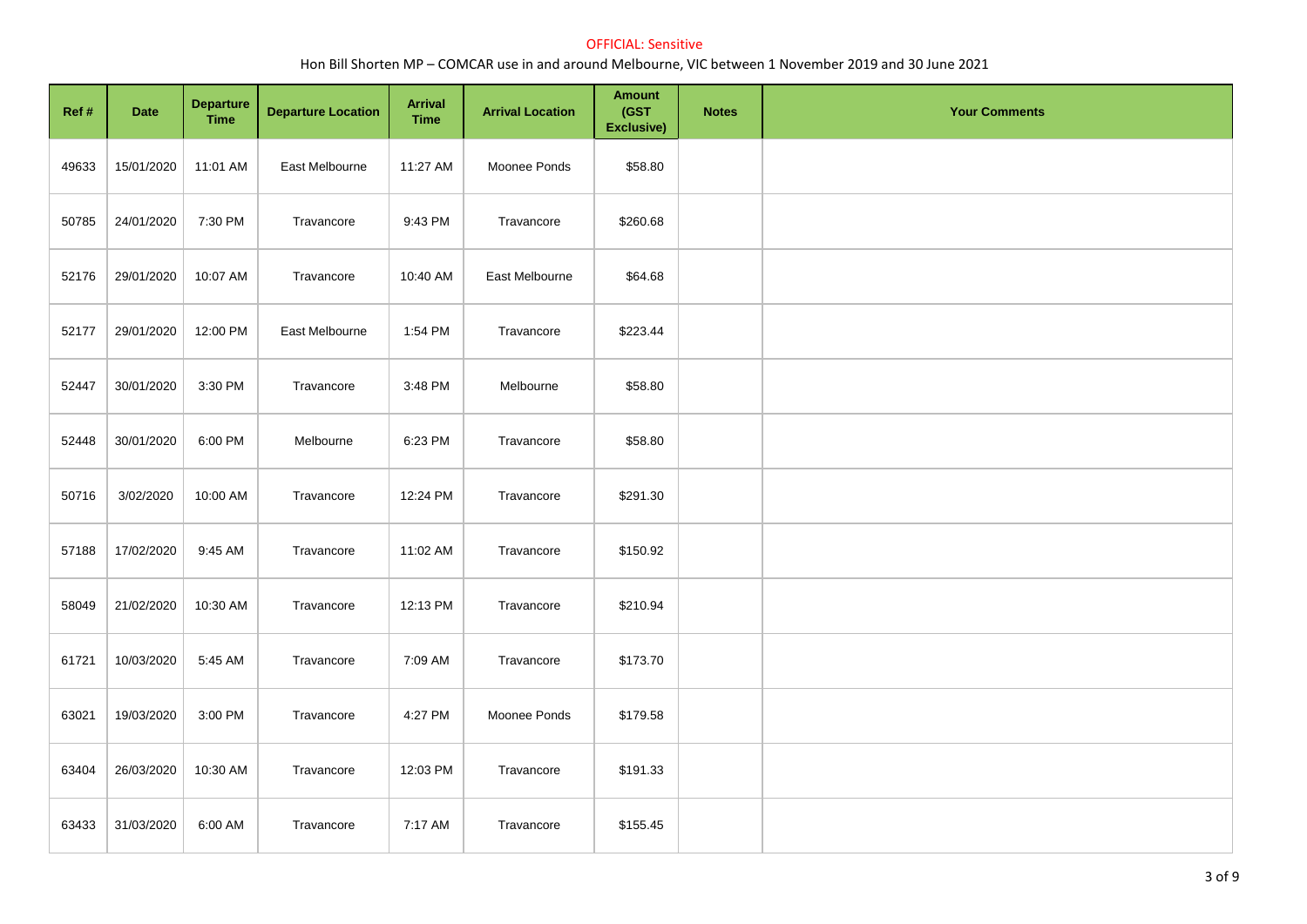| Ref # | Date       | <b>Departure</b><br><b>Time</b> | <b>Departure Location</b> | <b>Arrival</b><br><b>Time</b> | <b>Arrival Location</b> | <b>Amount</b><br>(GST<br>Exclusive) | <b>Notes</b>                | <b>Your Comments</b> |
|-------|------------|---------------------------------|---------------------------|-------------------------------|-------------------------|-------------------------------------|-----------------------------|----------------------|
| 63725 | 7/04/2020  | 6:45 AM                         | Docklands                 | 7:15 AM                       | Travancore              | \$29.30                             |                             |                      |
| 63863 | 14/04/2020 | 6:00 AM                         | Travancore                | 7:09 AM                       | Travancore              | \$139.77                            |                             |                      |
| 63919 | 20/04/2020 | 11:30 AM                        | Travancore                | 1:10 PM                       | Travancore              | \$205.06                            |                             |                      |
| 63924 | 21/04/2020 | 6:00 AM                         | Travancore                | 7:08 AM                       | Travancore              | \$137.81                            |                             |                      |
| 63970 | 27/04/2020 | 11:40 AM                        | Travancore                | 12:47 PM                      | Travancore              | \$144.91                            |                             |                      |
| 63984 | 28/04/2020 | 6:00 AM                         | Travancore                | 7:08 AM                       | Travancore              | \$142.34                            |                             |                      |
| 64077 | 5/05/2020  | 6:00 AM                         | Travancore                | 7:15 AM                       | Travancore              | \$151.53                            |                             |                      |
| 66063 | 19/05/2020 | 6:00 AM                         | Travancore                | 6:00 AM                       | Travancore              | \$58.80                             | Cancellation<br>Fee Applied |                      |
| 66064 | 26/05/2020 | 6:00 AM                         | Travancore                | 7:14 AM                       | Travancore              | \$145.04                            |                             |                      |
| 67796 | 26/05/2020 | 11:00 AM                        | Travancore                | 12:33 PM                      | Travancore              | \$191.34                            |                             |                      |
| 67944 | 1/06/2020  | 8:00 AM                         | Travancore                | 9:01 AM                       | Travancore              | \$133.15                            |                             |                      |
| 68020 | 3/06/2020  | 6:00 AM                         | Travancore                | 7:09 AM                       | Travancore              | \$137.81                            |                             |                      |
| 68988 | 9/06/2020  | 6:00 AM                         | Travancore                | 7:06 AM                       | Travancore              | \$133.89                            |                             |                      |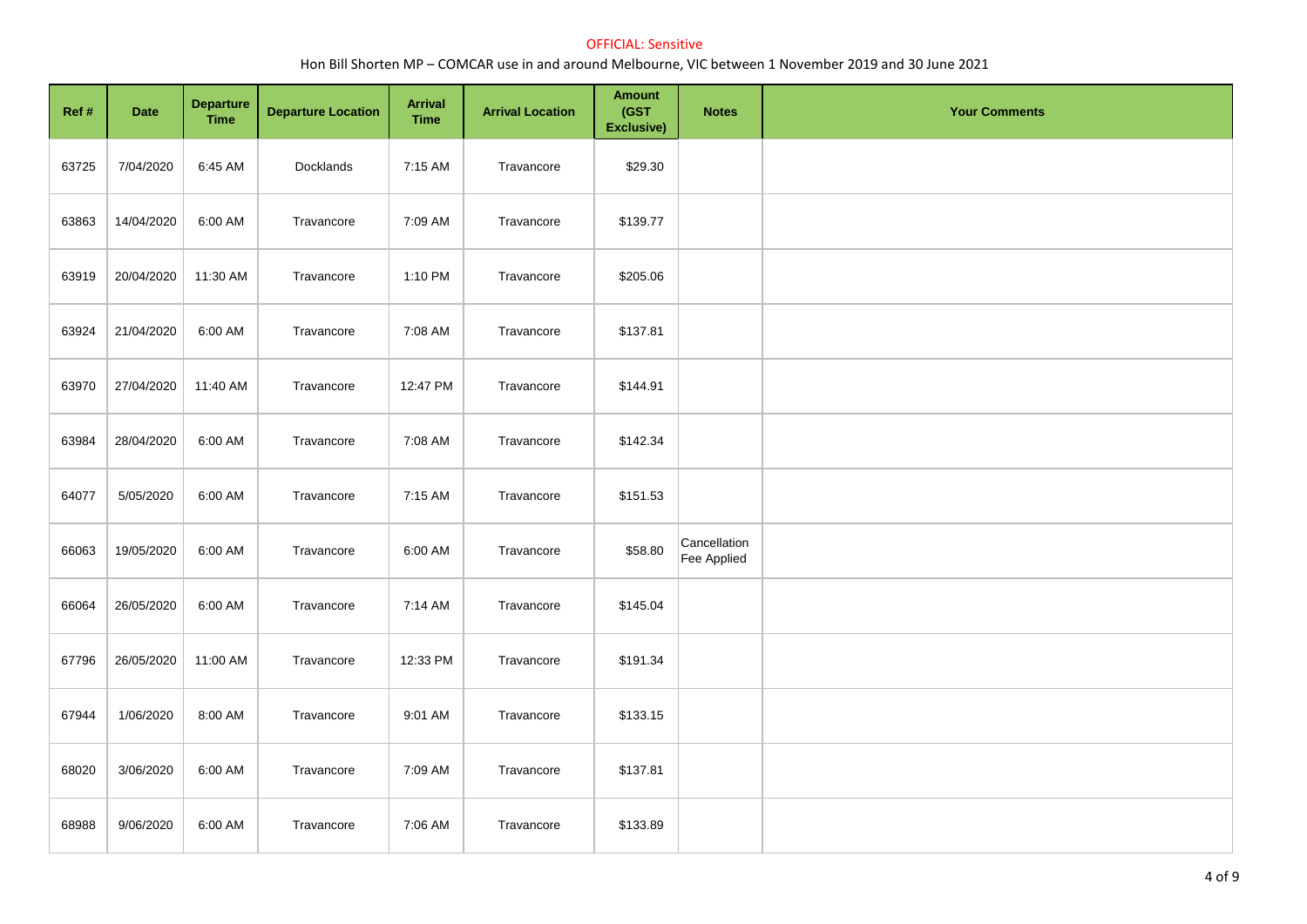| Ref # | Date       | <b>Departure</b><br><b>Time</b> | <b>Departure Location</b> | <b>Arrival</b><br><b>Time</b> | <b>Arrival Location</b> | <b>Amount</b><br>(GST<br>Exclusive) | <b>Notes</b> | <b>Your Comments</b> |
|-------|------------|---------------------------------|---------------------------|-------------------------------|-------------------------|-------------------------------------|--------------|----------------------|
| 70568 | 22/06/2020 | 9:40 AM                         | Travancore                | 11:40 AM                      | Travancore              | \$235.20                            |              |                      |
| 70645 | 24/06/2020 | 11:30 AM                        | Moonee Ponds              | 12:14 PM                      | Melbourne               | \$86.24                             |              |                      |
| 70646 | 24/06/2020 | 1:28 PM                         | Melbourne                 | 1:46 PM                       | Moonee Ponds            | \$58.80                             |              |                      |
| 70792 | 29/06/2020 | 8:15 PM                         | Travancore                | 8:41 PM                       | Southbank               | \$58.80                             |              |                      |
| 70793 | 29/06/2020 | 10:45 PM                        | Southbank                 | 11:20 PM                      | Travancore              | \$68.60                             |              |                      |
| 70839 | 30/06/2020 | 6:00 AM                         | Travancore                | 7:07 AM                       | Travancore              | \$135.85                            |              |                      |
| 72315 | 11/08/2020 | 6:00 AM                         | Travancore                | 7:25 AM                       | Travancore              | \$173.68                            |              |                      |
| 72406 | 16/08/2020 | 8:15 AM                         | Travancore                | 9:55 AM                       | Travancore              | \$199.00                            |              |                      |
| 72464 | 18/08/2020 | 6:00 AM                         | Travancore                | 7:21 AM                       | Travancore              | \$165.72                            |              |                      |
| 73198 | 25/08/2020 | 6:00 AM                         | Travancore                | 7:24 AM                       | Travancore              | \$171.69                            |              |                      |
| 73714 | 1/09/2020  | 6:00 AM                         | Travancore                | 7:09 AM                       | Travancore              | \$141.84                            |              |                      |
| 74552 | 8/09/2020  | 6:00 AM                         | Travancore                | 7:55 AM                       | Travancore              | \$233.38                            |              |                      |
| 74669 | 15/09/2020 | 6:00 AM                         | Travancore                | 7:24 AM                       | Travancore              | \$169.70                            |              |                      |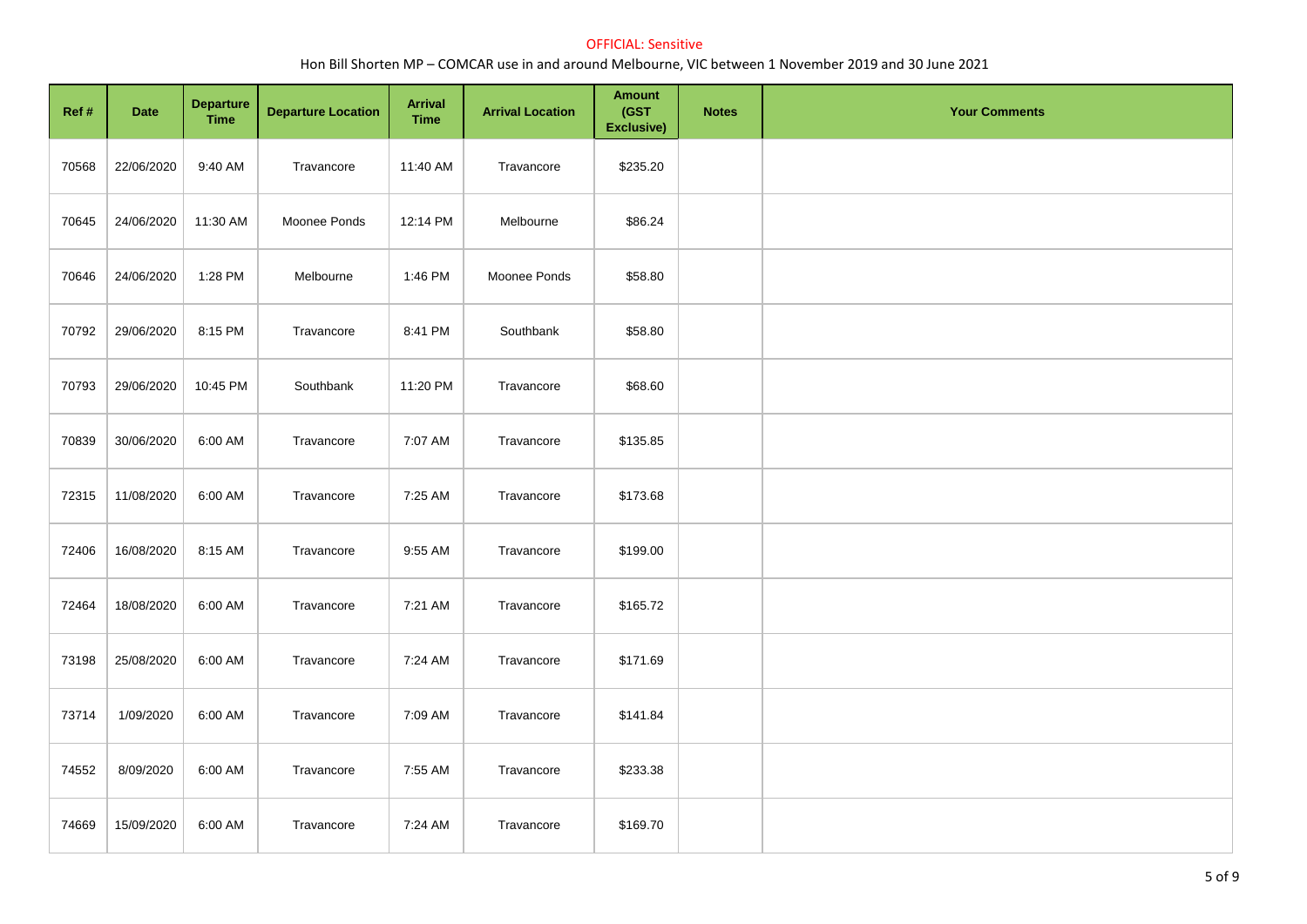| Ref # | Date       | <b>Departure</b><br><b>Time</b> | <b>Departure Location</b> | <b>Arrival</b><br><b>Time</b> | <b>Arrival Location</b> | <b>Amount</b><br>(GST<br>Exclusive) | <b>Notes</b> | <b>Your Comments</b> |
|-------|------------|---------------------------------|---------------------------|-------------------------------|-------------------------|-------------------------------------|--------------|----------------------|
| 74806 | 22/09/2020 | 6:00 AM                         | Travancore                | 7:19 AM                       | Travancore              | \$159.75                            |              |                      |
| 75682 | 28/09/2020 | 6:00 AM                         | Travancore                | 7:37 AM                       | Travancore              | \$197.56                            |              |                      |
| 79065 | 3/11/2020  | 6:00 AM                         | Travancore                | 7:14 AM                       | Travancore              | \$147.26                            |              |                      |
| 80811 | 16/11/2020 | 4:58 PM                         | Travancore                | 6:33 PM                       | Travancore              | \$198.11                            |              |                      |
| 80806 | 17/11/2020 | 6:00 AM                         | Travancore                | 8:10 AM                       | Travancore              | \$268.31                            |              |                      |
| 81294 | 24/11/2020 | 6:00 AM                         | Travancore                | 7:33 AM                       | Travancore              | \$194.13                            |              |                      |
| 82057 | 27/11/2020 | 11:40 AM                        | Travancore                | 1:55 PM                       | Travancore              | \$268.65                            |              |                      |
| 85489 | 15/12/2020 | 6:00 AM                         | Travancore                | 7:09 AM                       | Travancore              | \$135.32                            |              |                      |
| 85736 | 22/12/2020 | 6:00 AM                         | Travancore                | 7:18 AM                       | Travancore              | \$160.30                            |              |                      |
| 85793 | 29/12/2020 | 6:00 AM                         | Travancore                | 7:31 AM                       | Travancore              | \$179.10                            |              |                      |
| 85797 | 5/01/2021  | 6:00 AM                         | Travancore                | 7:13 AM                       | Travancore              | \$145.90                            |              |                      |
| 85798 | 8/01/2021  | 6:30 AM                         | Travancore                | 7:45 AM                       | Travancore              | \$147.89                            |              |                      |
| 85942 | 12/01/2021 | 6:00 AM                         | Travancore                | 7:45 AM                       | Travancore              | \$205.60                            |              |                      |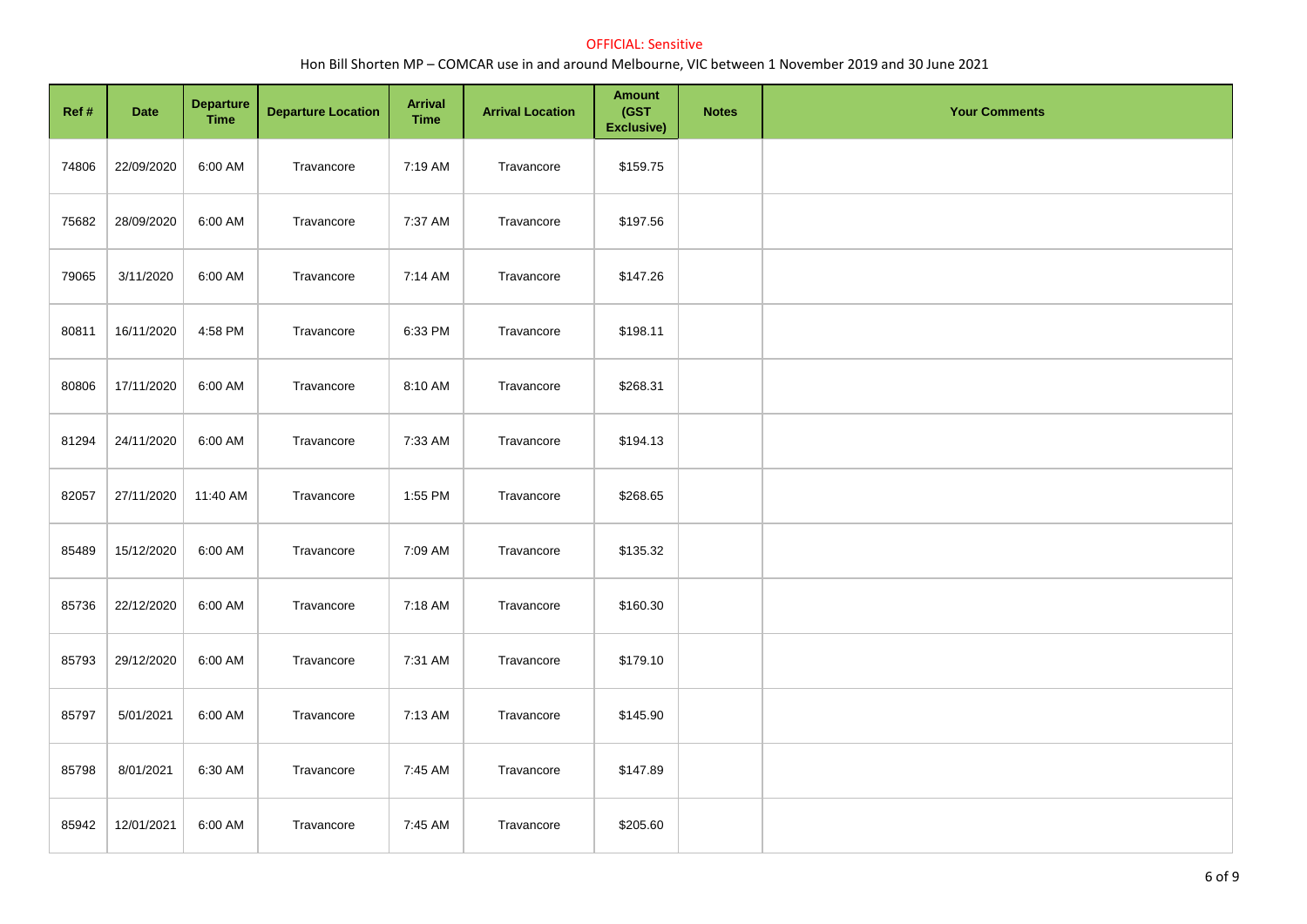| Ref#  | Date       | <b>Departure</b><br><b>Time</b> | <b>Departure Location</b> | <b>Arrival</b><br><b>Time</b> | <b>Arrival Location</b> | <b>Amount</b><br>(GST<br>Exclusive) | <b>Notes</b> | <b>Your Comments</b> |
|-------|------------|---------------------------------|---------------------------|-------------------------------|-------------------------|-------------------------------------|--------------|----------------------|
| 86078 | 15/01/2021 | 6:30 AM                         | Travancore                | 7:47 AM                       | Travancore              | \$162.29                            |              |                      |
| 86079 | 19/01/2021 | 6:00 AM                         | Travancore                | 7:12 AM                       | Travancore              | \$152.34                            |              |                      |
| 86673 | 24/01/2021 | 2:30 PM                         | Travancore                | 5:13 PM                       | Travancore              | \$330.97                            |              |                      |
| 86678 | 25/01/2021 | 8:00 AM                         | Travancore                | 9:40 AM                       | Travancore              | \$205.00                            |              |                      |
| 86679 | 26/01/2021 | 6:00 AM                         | Travancore                | 7:44 AM                       | <b>Essendon Fields</b>  | \$214.02                            |              |                      |
| 87622 | 29/01/2021 | 1:30 PM                         | Travancore                | 2:10 PM                       | <b>Kew East</b>         | \$79.60                             |              |                      |
| 87623 | 29/01/2021 | 3:45 PM                         | <b>Kew East</b>           | 4:44 PM                       | Moonee Ponds            | \$117.41                            |              |                      |
| 88659 | 9/02/2021  | 6:00 AM                         | Travancore                | 7:09 AM                       | Travancore              | \$141.92                            |              |                      |
| 91921 | 20/02/2021 | 1:30 PM                         | Travancore                | 3:07 PM                       | Travancore              | \$193.03                            |              |                      |
| 95027 | 2/03/2021  | 6:00 AM                         | Travancore                | 7:34 AM                       | Travancore              | \$185.70                            |              |                      |
| 97423 | 19/03/2021 | 6:00 PM                         | Travancore                | 6:31 PM                       | North Melbourne         | \$61.69                             |              |                      |
| 97424 | 19/03/2021 | 7:30 PM                         | North Melbourne           | 8:39 PM                       | Travancore              | \$137.31                            |              |                      |
| 99155 | 6/04/2021  | 6:00 AM                         | Travancore                | 7:21 AM                       | Travancore              | \$170.24                            |              |                      |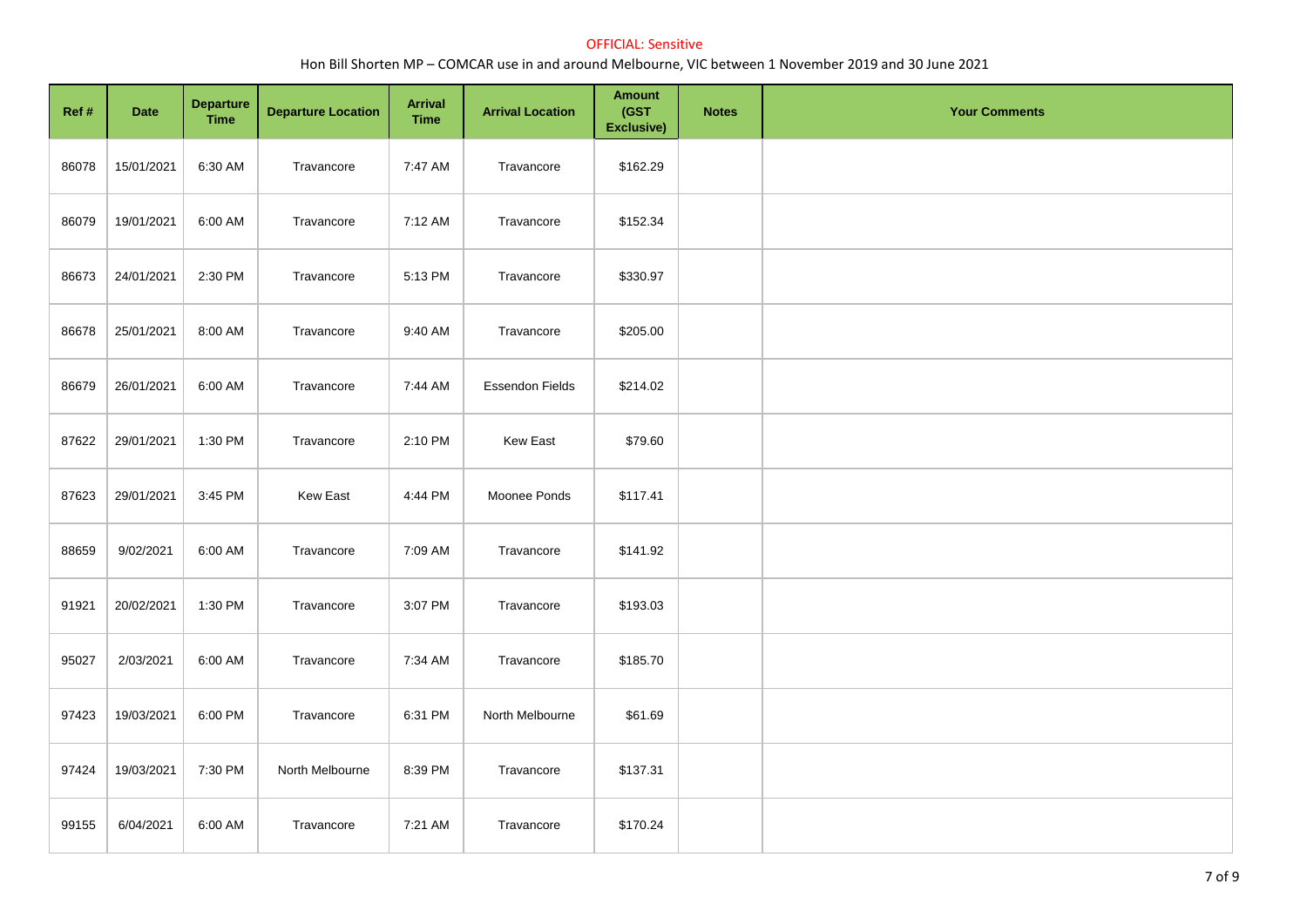| Ref #  | <b>Date</b> | <b>Departure</b><br><b>Time</b> | <b>Departure Location</b> | <b>Arrival</b><br><b>Time</b> | <b>Arrival Location</b> | <b>Amount</b><br>(GST<br>Exclusive) | <b>Notes</b>                | <b>Your Comments</b> |
|--------|-------------|---------------------------------|---------------------------|-------------------------------|-------------------------|-------------------------------------|-----------------------------|----------------------|
| 99301  | 7/04/2021   | 6:44 PM                         | Travancore                | 7:04 PM                       | Southbank               | \$59.70                             |                             |                      |
| 99302  | 7/04/2021   | 10:00 PM                        | Southbank                 | 11:02 PM                      | Travancore              | \$123.38                            |                             |                      |
| 99491  | 9/04/2021   | 11:57 AM                        | Travancore                | 12:17 PM                      | Melbourne               | \$59.70                             |                             |                      |
| 99492  | 9/04/2021   | 2:30 PM                         | Melbourne                 | 2:30 PM                       | Travancore              | \$59.70                             | Cancellation<br>Fee Applied |                      |
| 99716  | 13/04/2021  | 6:00 AM                         | Travancore                | 7:22 AM                       | Travancore              | \$165.80                            |                             |                      |
| 100681 | 21/04/2021  | 10:00 AM                        | Travancore                | 12:48 PM                      | Travancore              | \$334.32                            |                             |                      |
| 100736 | 21/04/2021  | 12:30 PM                        | Travancore                | 2:30 PM                       | Travancore              | \$236.81                            |                             |                      |
| 100682 | 21/04/2021  | 7:15 PM                         | Travancore                | 7:41 PM                       | Melbourne               | \$59.70                             |                             |                      |
| 100684 | 21/04/2021  | 9:00 PM                         | Melbourne                 | 10:37 PM                      | Travancore              | \$193.03                            |                             |                      |
| 101139 | 26/04/2021  | 4:15 PM                         | Travancore                | 6:09 PM                       | Travancore              | \$231.17                            |                             |                      |
| 99718  | 27/04/2021  | 6:00 AM                         | Travancore                | 7:10 AM                       | Travancore              | \$145.90                            |                             |                      |
| 101973 | 4/05/2021   | 6:30 PM                         | Travancore                | 7:06 PM                       | Melbourne               | \$71.64                             |                             |                      |
| 101974 | 4/05/2021   | 8:15 PM                         | Melbourne                 | 8:33 PM                       | Travancore              | \$59.70                             |                             |                      |